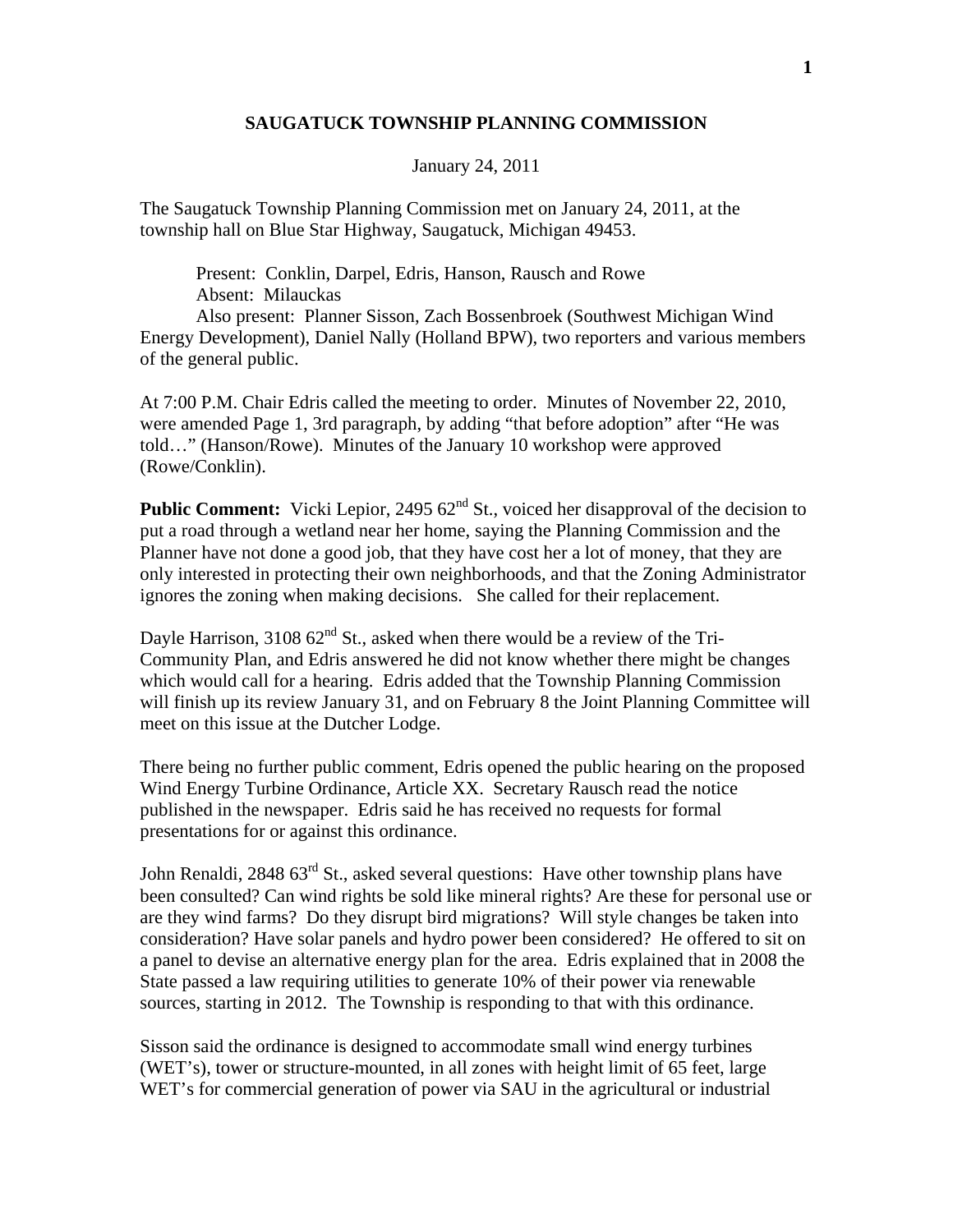zones with height limit of 500 feet, and provide noise and shadow flicker control and a complaint process. He said power companies would have to secure leases from the property owners. Edris added that the ordinance requires a monopole, not lattice, and is aimed at current technology. Hanson mentioned that the ordinance requires a study of the impact on the environment and natural species.

Lepior said she didn't hear any of the negatives about WET's, like noise, eyesores, throwing ice, blades breaking up in high winds, towers collapsing through houses, gear boxes burning or exploding, how expensive it is to repair WET's, interference with radar, etc. She provided photos of some of these disasters, and she wondered why we would want this in Saugatuck Township if the township would not benefit from that energy production.. Edris admitted there are negatives, but the Ordinance is designed to protect from them. Decommissioning requirements are included in the ordinance for when WET's are no longer used. The utility company generates power to the grid, and our power comes from other places.

Renaldi offered sevengenerations website for information on new towers which do not have gears. Edris said the business which installs WET's would have to be up-to-date on the technology. Sisson said maintenance schedules used to be included in ordinances but they were impossible to enforce.

Lepior wanted to know what happens if the owner doesn't live where the turbine fails, who monitors it? Why not put WET's 5 miles out in Lake Michigan? Edris said there is a study going on in Michigan about that now, and he agreed with her, but the Township has no authority over that. Hanson added that if there is no ordinance controlling WET's, the only control the Township would have is a height limit, no other issue would be considered. Sisson read provisions for complaint about noise from the ordinance.

Harrison thought there should be background noise level monitoring in different seasons of the year throughout the township. He said he understood WET's have a negative effect on property values, and he wanted to hear more about long-term planning.

Renaldi said he would not rely on a power company for accurate noise level readings. Sisson pointed out that the ordinance requires the "sound be measured by a third-party, qualified professional." Edris said the township could compile a list of those professionals and require applicants to use them

Daniel Nally, Holland Board of Public Works, said these large WET's cost 3 or 4 million dollars each, so a company is not going to install them if they might fail a sound study or be a source of confrontation. He thanked the Planning Commission for all their work over the past year and said he thought this ordinance was a good compromise, but the sound requirements are "tough." He mentioned that this area is one of the top areas for wind and other neighboring townships are working on this too. Lepior wanted to know when they would be going door-to-door, and Nally said the Holland BPW is working through Southwest Michigan Wind Energy Development, and they can't build WET's without easements from the property owners.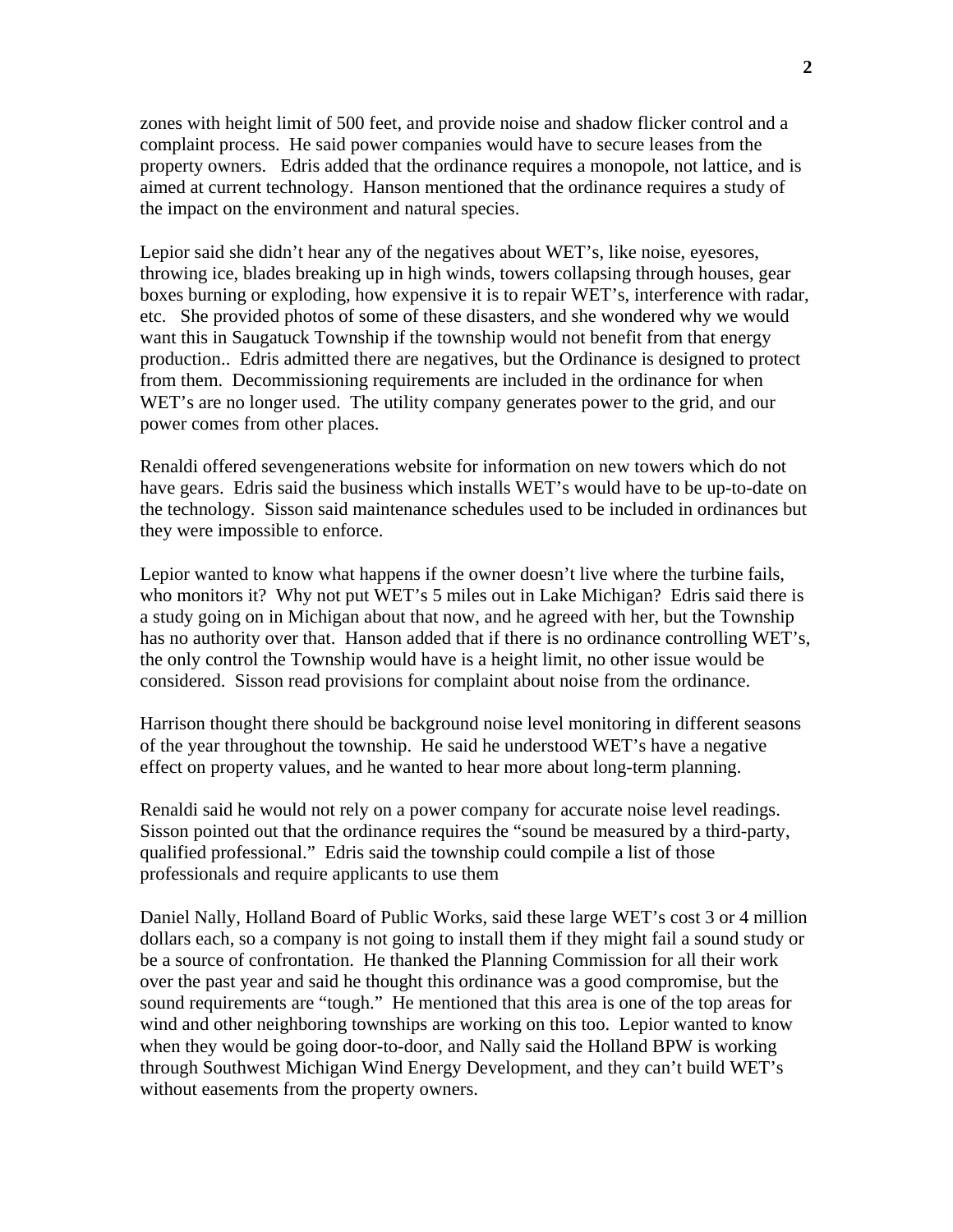Lepior then asked Rowe what WET's would do to property values, and he responded that he is not an appraiser and towers affect different people differently.

Larry Sybesma, Laketown Township, asked if there is an ordinance in place, said there is "room for all," lamented the anger exhibited at this meeting, suggested wind energy might be a regular thing in the future, and called for wisdom. Rausch said the full text of the proposed ordinance was available in the township office.

In response to another comment by Lepior, Edris said the P. C. looked at several ordinances and Ottawa County's seemed the best for this area, but then modifications were made to come up with what is proposed here. It was pointed out that the turn-out for this meeting was not as big as expected, and Hanson said residents could send a note if they cannot attend the hearing. Sisson mentioned that this is the second hearing on the wind energy ordinance.

Lepior asked who takes the tower down if the company goes out of business, and was told that a bond is required of the applicant at the beginning of the process. Further she wanted to know what controls there were for transporting the towers, and was informed that the MDOT or County Road Commission would have control over that.

Harrison wanted to know how many units might be put up, and Hanson said according to Sisson's map, October 10, 2010, twenty might be possible in the township purely from a zoning standpoint, possibly eight on Helder's property behind Lepior's. Nally said they would have to float bonds to fund such a project. Harrison asked about the distance between units, and Sisson gave the technical answer.

Motion to close the public hearing by Rausch, supported by Rowe, carried.

After discussion of Sisson's memo of January 14, the P.C. considered adding to Sec. 40- 1126 (d) (4) (11) of the proposed ordinance the phrase "or 35 dBA whichever is the lowest reading," after the provision for allowable noise from WET's of 5 dBA above the ambient sound level present between the hours of 9:00 p.m. and 9:00 a.m. Previously there was no cap on noise level in the ordinance, and Nally wasn't sure he could achieve that. He said other townships were stopping at 5 dBA over ambient level. Also consensus seemed to be that Sec. 40-1126 (j) dealing with noise complaints should be reexamined because it was discovered that an aggrieved lot owner who wants to complain might have to pay quite a lot for a test by a professional. Edris asked Sisson to work with Nally to find out how much such tests cost and propose a solution that is neither prohibitive to the land owner nor harassing to business. The other issue to be clarified is to list those professionals who would do the testing. The decommissioning bond requirement also might need to be revised. There was some question about where to take the noise level readings from, and Hanson said he thought they should be taken at different seasons of the year.